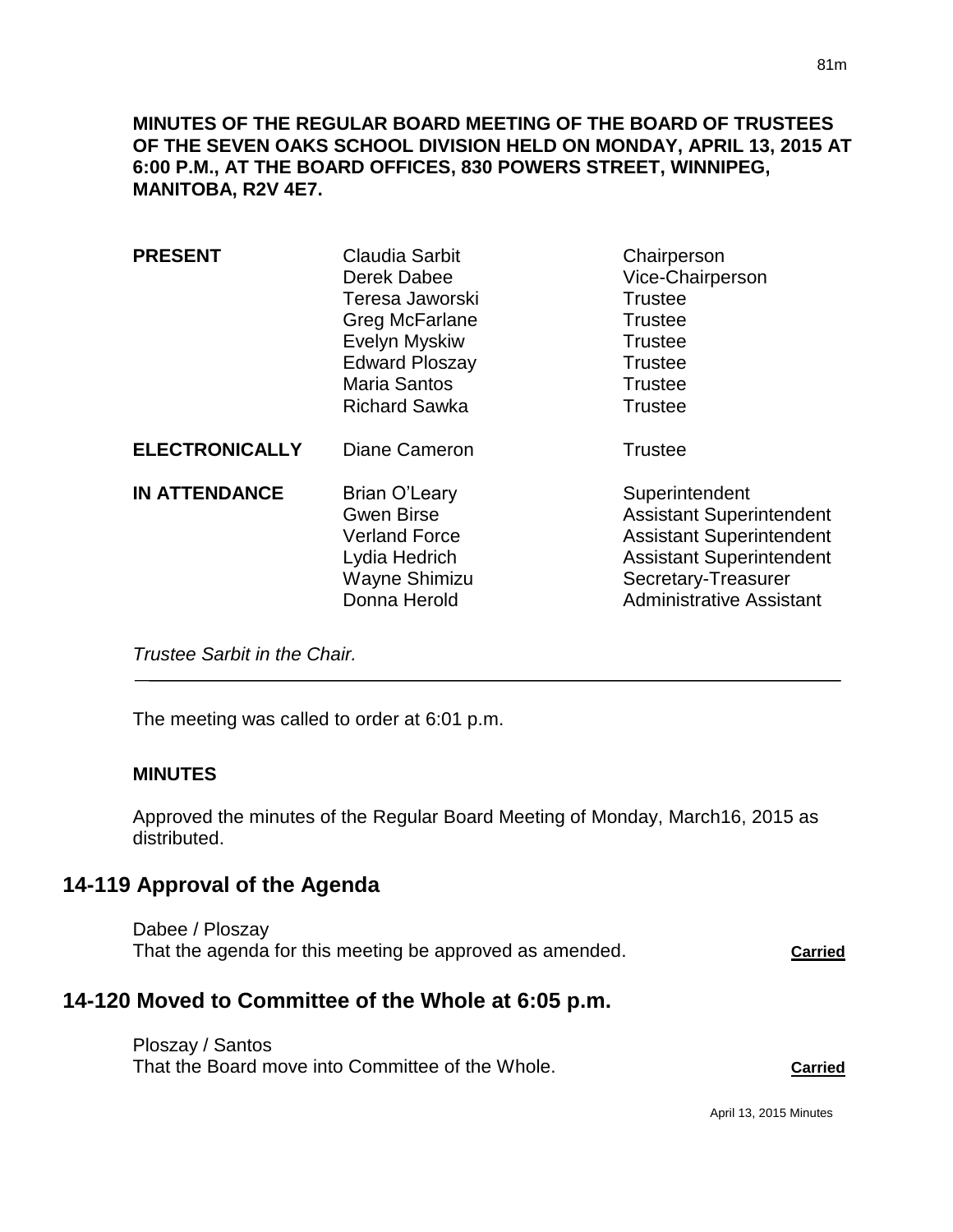*Trustee Dabee in the Chair.*

### **OFFICER'S REPORTS**

Trustees Jaworski and Sawka reported on developments arising from collective bargaining.

*Trustee Sarbit here leaves the meeting.*

## **SUPERINTENDENTS' PERSONNEL REPORT**

# **14-121 Superintendents' Personnel Report**

Jaworski / Sawka That the Superintendents' Personnel Report be ratified. **Carried**

### ADMINISTRATIVE APPOINTMENT

Nancy Janelle was appointed to the position of Acting Principal, MET School effective January 5, 2015 to June 30, 2015.

### TEACHER APPOINTMENTS

The following were appointed to Teacher General (Permanent) contracts effective April 13, 2015:

Pamela Boen (1.00) Jordan Laidlaw (.64) Reuben Boulette (1.00) Anabela Luis (1.00) Jennifer Bouskill (1.00) Lynnea Luna (1.00) Marlee Bragg (1.00) Jay MacDonald (1.00) Gilli Braunstein (1.00) Nerisa Miao (1.00) Rory Brett (1.00) Erin Nieuwenburg (1.00) Dana Brown (1.00) Caeli Rollins (1.00) Melanie Clendenan (1.00) Claire Semchuk (1.00) Megan Czemerys (1.00) Megan Czemerys (1.00) Melissa Diamond (1.00) Kelcie Terrick (1.00) Tara Ewanchuk (1.00) Aaron Tryon (1.00) Gisaya Gahungu (1.00) Evan Victoruk (1.00) John Holmes (1.00) Jennifer Wilson (.50) Dustin Hughes (1.00) JoAnn Wright (1.00)

Holly Cobb (1.00) Megan Sigvaldason (1.00)

Birinda Kamonyo was appointed to a full-time (1.00) Limited Teacher-General (Term) contract effective April 6, 2015 to June 30, 2015.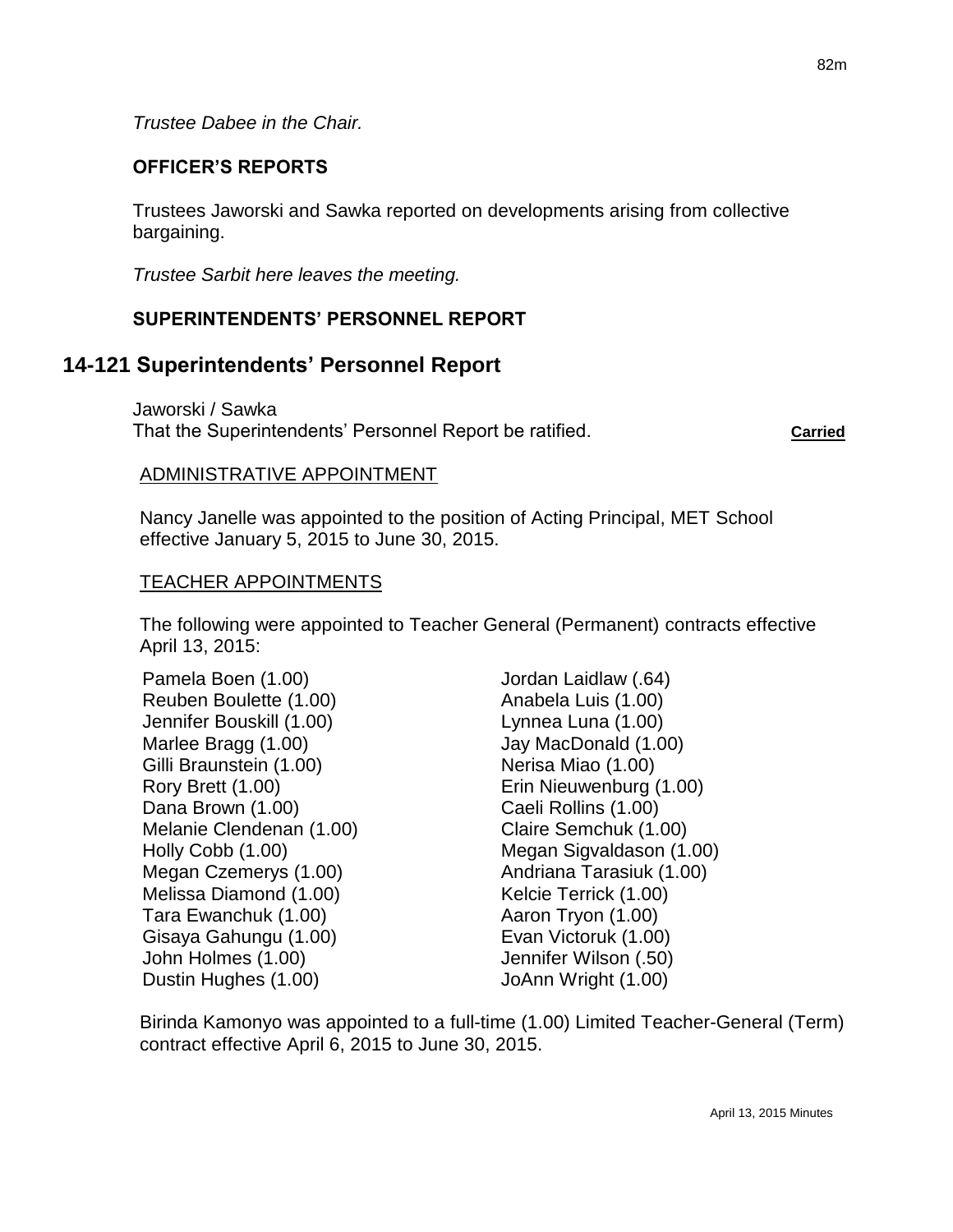#### **PERSONNEL REPORT**

Helen Lagace was appointed to a full-time (1.00) Teacher General (Permanent) teaching contract effective March 27, 2015.

Lauren Schellenberg was appointed to a full-time (1.00) Limited Teacher-General (Term) contract effective September 8, 2015 to June 30, 2016.

Diane Thuot-MacDonald was appointed to a full-time (1.00) Limited Teacher-General (Term) contract effective March 9, 2015 to May 1, 2015.

### SUBSTITUTE TEACHER APPOINTMENTS

The following teachers were appointed to Substitute Teacher contracts effective the 2014-2015 school year:

| John Ehikhametalor | Sadia Naseem |
|--------------------|--------------|
| Robert Holmes      | Elyse Vezina |

### TEACHER LEAVE OF ABSENCES

The following were granted leaves of absence, without pay, effective the 2015-2016 school year:

Jaime Carpenter (1.00) Scott Main (1.00) Midas Gonzales (1.00) Jennifer Magnus (1.00) Jeffery Larson (1.00)

### TEACHER MATERNITY AND PARENTAL LEAVES

Erin Lees was granted maternity and parental leave effective September 4, 2015 to September 2, 2016.

Tina Plett was granted maternity and parental leave effective September 8, 2015 to June 30, 2016.

Murray Stardom was granted parental leave effective April 13, 2015 to June 22, 2015.

Trisha Volk was granted maternity and parental leave effective June 13, 2015 to June 30, 2016.

Curtis Walker was granted parental leave effective September 8, 2015 to June 30, 2016.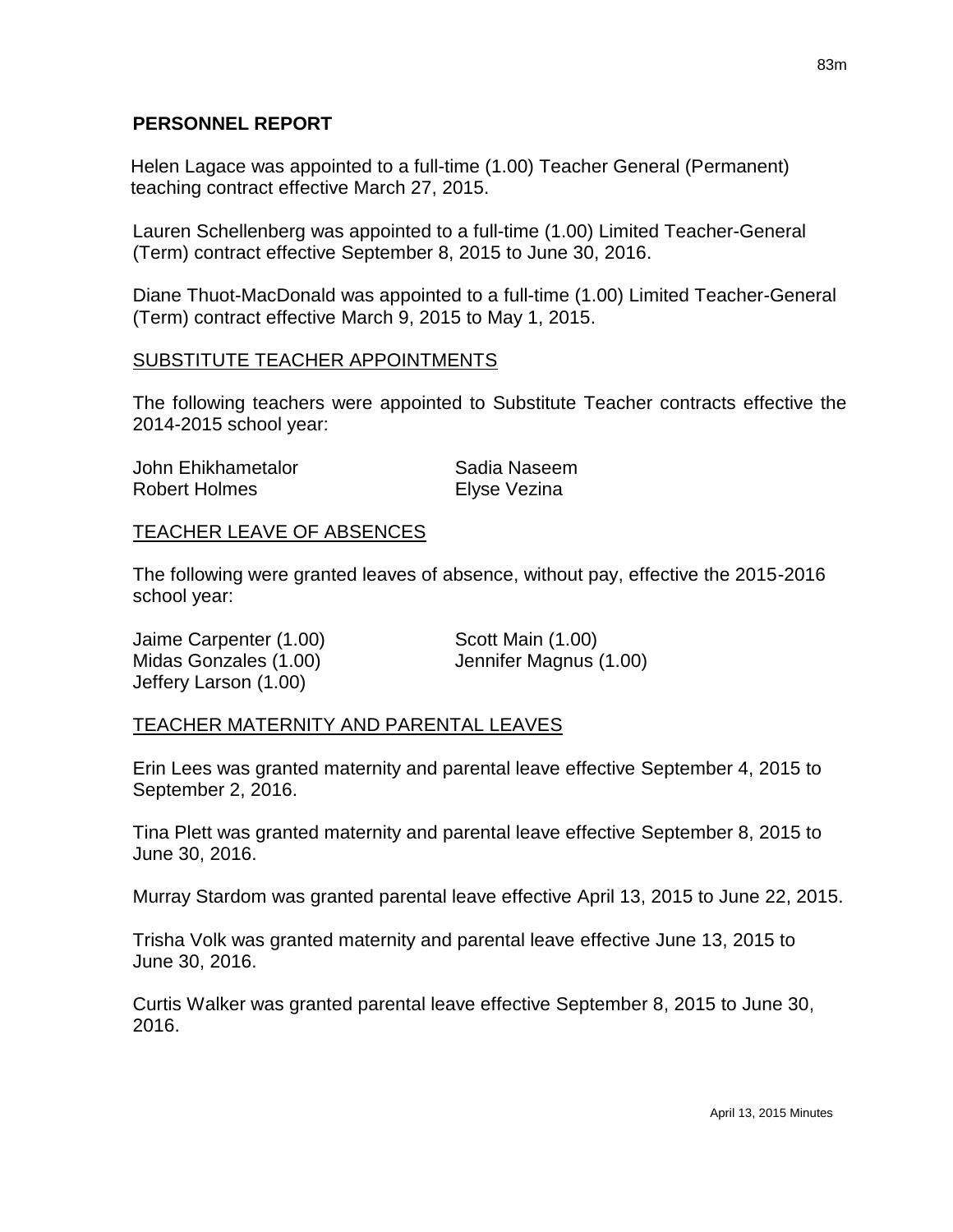#### **PERSONNEL REPORT**

#### EDUCATIONAL ASSISTANT LEAVE OF ABSENCES

Greta Latham was granted a leave of absence, part-time (3.25 hours per day), without pay, effective September 8, 2015 to June 30, 2016.

Samantha Pratt was granted a leave of absence, part-time (3.25 hours per day), without pay, effective September 8, 2015 to June 30, 2016.

Ian Quinn was granted a leave of absence, full-time (6.5 hours per day), without pay, effective April 20, 2015 to April 20, 2016.

#### CUSTODIAN APPOINTMENT

Sebastian Nicolasora was appointed to the position of Custodian, full-time, (8 hours per day) effective March 23, 2015.

#### MAINTENANCE APPOINTMENT

Gregory Shupenia was appointed to the position of HVAC-R Technician, full-time, (8 hours per day) effective April 6, 2015.

#### BUS DRIVER RESIGNATION

Amarjit Bhullar gave notice of intent to resign effective March 27, 2015.

#### MAINTENANCE RETIREMENT

Peter Romanyk gave notice of intent to retire effective December 31, 2015.

*Trustee Sarbit here returns to the meeting.*

#### **SUPERINTENDENTS' REPORT**

The following matters were received as information:

- **Personnel Matters.**
- 2013-2014 FRAME Report.

#### **7:00 p.m.** Lorraine Maciboric, Director of Partnerships.

*Trustee Sarbit in the Chair.*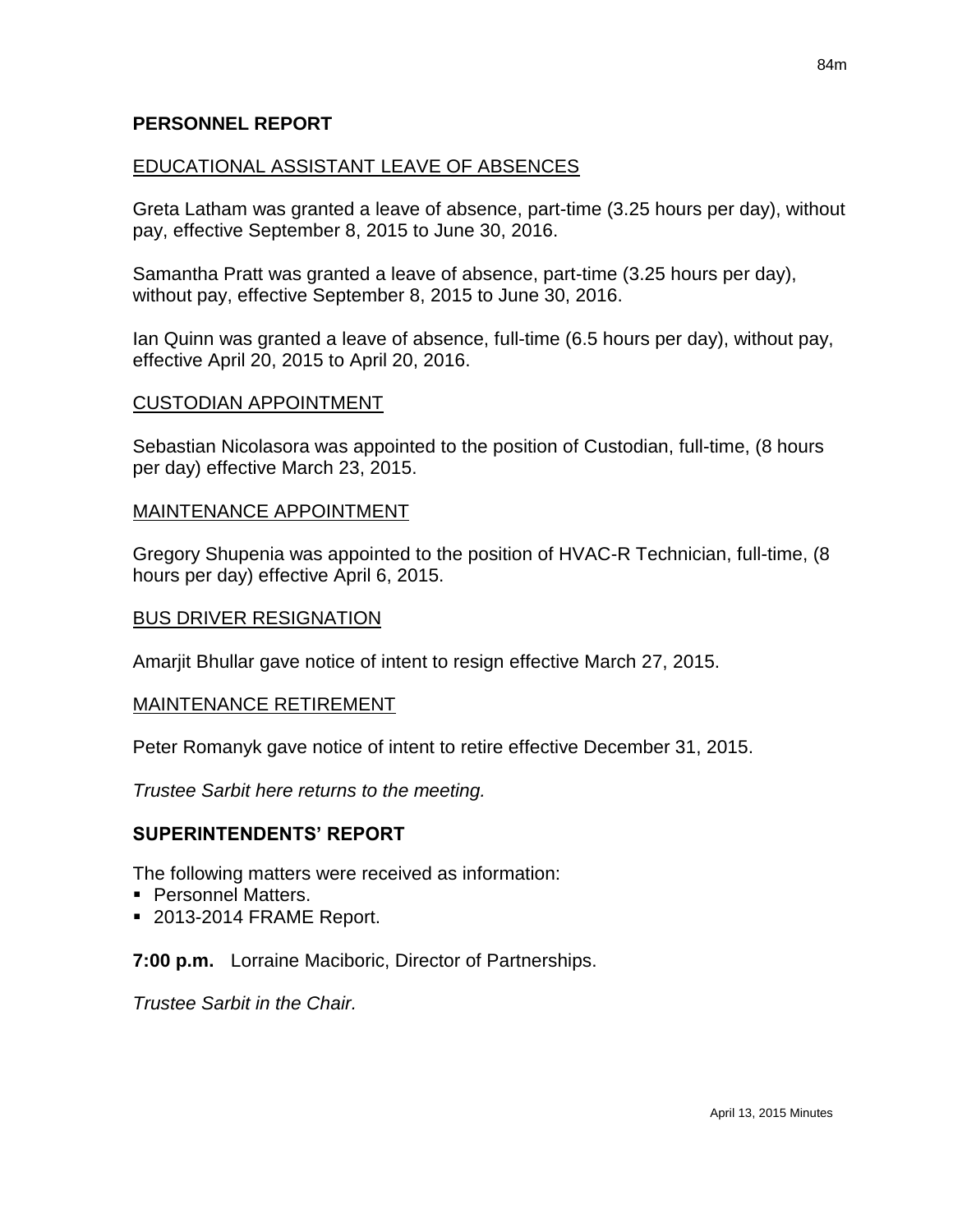## **SPECIAL ORDERS**

#### **7:30 p.m. Interlake Boundary Catchment Presentation**

Glenda Cerqueira and Loren Hart, Residents, West St. Paul.

# **14-122 Divisional French Immersion Social Occasion Permit**

Ploszay / Santos

That the Board approve the request of the Divisional French Immersion Committee to apply for a Social Occasion Permit for a Wine and Cheese Event at Garden City Collegiate on April 24th, 2015. **Carried**

# **14-123 Balanced School Day – Constable Finney**

Jaworski / Sawka That the Board supports Constable Edward Finney School's request to the Honourable Peter Bjornson to implement the Balanced School Day for the 2015- 2016 school year. **Carried**

# **14-124 Five Year Capital Plan Update 2016-2017 to 2021-2022**

Sawka / McFarlane That the Board submit its Five Year Capital Plan Update 2016-2017 to 2021-2022 to The Public Schools Finance Board as amended. **Carried**

### **Consent Agenda**

# **14-125 Consent Agenda**

Myskiw / Santos That the Consent Agenda be approved. **Carried**

Bockstael Construction Ltd. Certificate of Payment No. 20 That Certificate of Payment No. 20 for the Maples Collegiate Commons Addition project in the amount of \$41,677.06 be paid to Bockstael Construction Ltd.

Statutory Holdback on Certificate of Payment No. 20 That the 7.5% Statutory Holdback on Certificate of Payment No. 20 for the Maples Collegiate Commons Addition project in the amount of \$3,218.31 be paid to the Seven Oaks School Division/Bockstael 449 account.

Release of Holdback to Canotech Consultants Ltd. That the Statutory Holdback in the amount of \$162,337.47 plus taxes and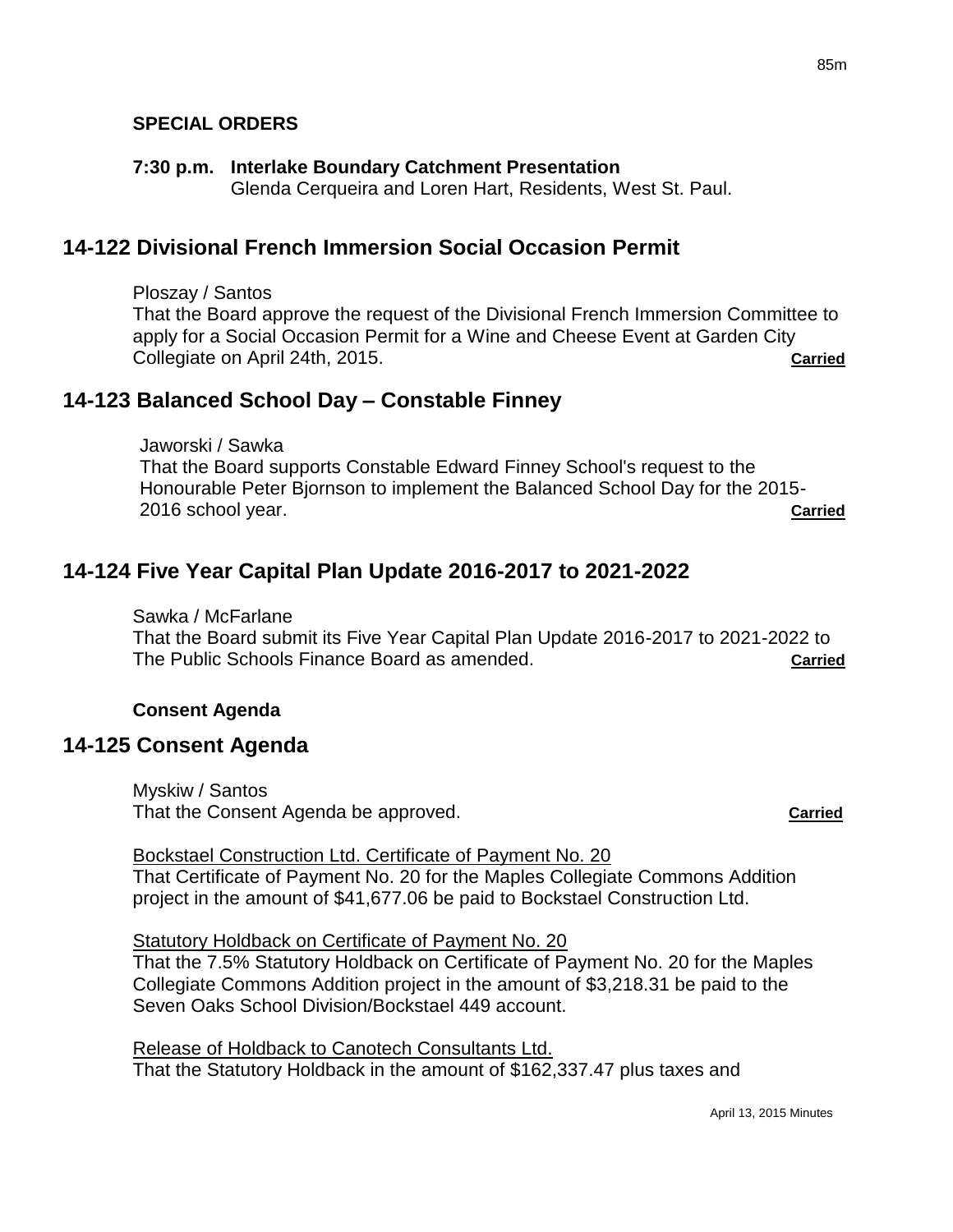## **CONSENT AGENDA**

accumulated interest in relation to the Garden City Collegiate East Wall/Roof Replacement project be paid to Canotech Consultants Ltd., subject to the approval of the Board's solicitor.

## Release of Holdback to Master Roofing Ltd.

That the Statutory Holdback in the amount of \$110,264.20 plus taxes and accumulated interest in relation to the Maples Collegiate Roof Replacement Phase 2 project be paid to Master Roofing Ltd., subject to the approval of the Board's solicitor.

### Nor-Tec Group Invoice No. W030515

That Invoice No. W030515 for the new Amber Trails school project in the amount of \$19,385.96 be paid to Nor-Tec Group.

## Hoffer Wilkinson & Associates Ltd. Invoice No. 2150017

That Invoice No. 2150017 for the Precinct E Land Purchase in the amount of \$4,042.50 be paid to Hoffer Wilkinson & Associates Ltd.

## D'Arcy & Deacon LLP Invoice No. 18462

That Invoice No. 18462 for the Precinct E Land Purchase in the amount of \$6,644.44 be paid to D'Arcy & Deacon LLP.

# Deposit # 1 - Precinct E Land Purchase

That Deposit #1 for the Precinct E Land Purchase in the amount of \$100,000.00 be paid to Chapman Goddard Kagan in trust.

# Deposit # 2 - Precinct E Land Purchase

That Deposit #2 for the Precinct E Land Purchase in the amount of \$100,000.00 be paid to Chapman Goddard Kagan in trust.

### Loewen Mechanical Ltd. Certificate of Payment No. 12

That Certificate of Payment No. 12 for the Maples Geothermal project in the amount of \$11,200.00 be paid to Loewen Mechanical Ltd.

# Number Ten Architectural Group Invoice No. 13549

That Invoice No. 13549 for the Elwick Elevator and Grooming Room project in the amount of \$17,659.75 be paid to Number Ten Architectural Group.

# Number Ten Architectural Group Invoice No. 13656

That Invoice No. 13656 for the Elwick Elevator and Grooming Room project in the amount of \$2,266.70 be paid to Number Ten Architectural Group.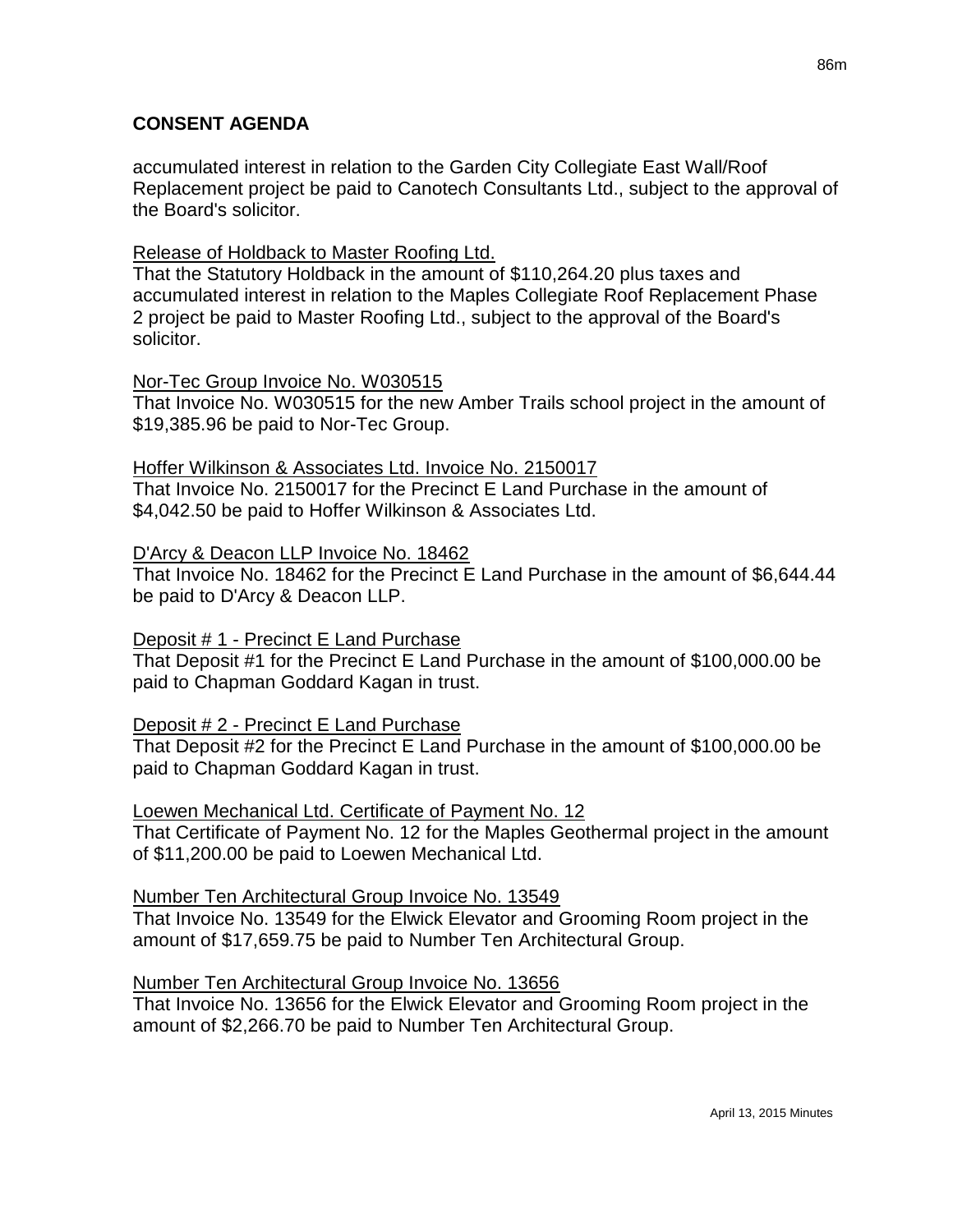## **CONSENT AGENDA**

## Number Ten Architectural Group Invoice No. 13725

That Invoice No. 13725 for the Elwick Elevator and Grooming Room project in the amount of \$6,986.73 be paid to Number Ten Architectural Group.

## Number Ten Architectural Group Invoice No. 13849

That Invoice No. 13849 for the Elwick Elevator and Grooming Room project in the amount of \$12,146.63 be paid to Number Ten Architectural Group.

## Number Ten Architectural Group Invoice No. 13932

That Invoice No. 13932 for the Elwick Elevator and Grooming Room project in the amount of \$17,202.39 be paid to Number Ten Architectural Group.

## Number Ten Architectural Group Invoice No. 14249

That Invoice No. 14249 for the Elwick Elevator and Grooming Room project in the amount of (\$31,123.12) be paid to Number Ten Architectural Group.

### Number Ten Architectural Group Invoice No. 13550

That Invoice No. 13550 for the Edmund Partridge Elevator and Grooming Room project in the amount of \$12,154.10 be paid to Number Ten Architectural Group.

### Number Ten Architectural Group Invoice No. 13658

That Invoice No. 13658 for the Edmund Partridge Elevator and Grooming Room project in the amount of \$4,046.06 be paid to Number Ten Architectural Group.

### Number Ten Architectural Group Invoice No. 13726

That Invoice No. 13726 for the Edmund Partridge Elevator and Grooming Room project in the amount of \$2,524.42 be paid to Number Ten Architectural Group.

### Number Ten Architectural Group Invoice No. 14248

That Invoice No. 14248 for the Edmund Partridge Elevator and Grooming Room project in the amount of \$45,157.35 be paid to Number Ten Architectural Group.

Number Ten Architectural Group Invoice No. 14141

That Invoice No. 14141 for the MET School Relocation project in the amount of \$11,036.26 be paid to Number Ten Architectural Group.

# Number Ten Architectural Group Invoice No. 14250

That Invoice No. 14250 for the MET School Relocation project in the amount of \$15,111.77 be paid to Number Ten Architectural Group.

# Gardon Construction Ltd. Certificate of Payment No. 7

That Certificate of Payment No. 7 for the MET School relocation project in the amount of \$151,855.42 be paid to Gardon Construction Ltd.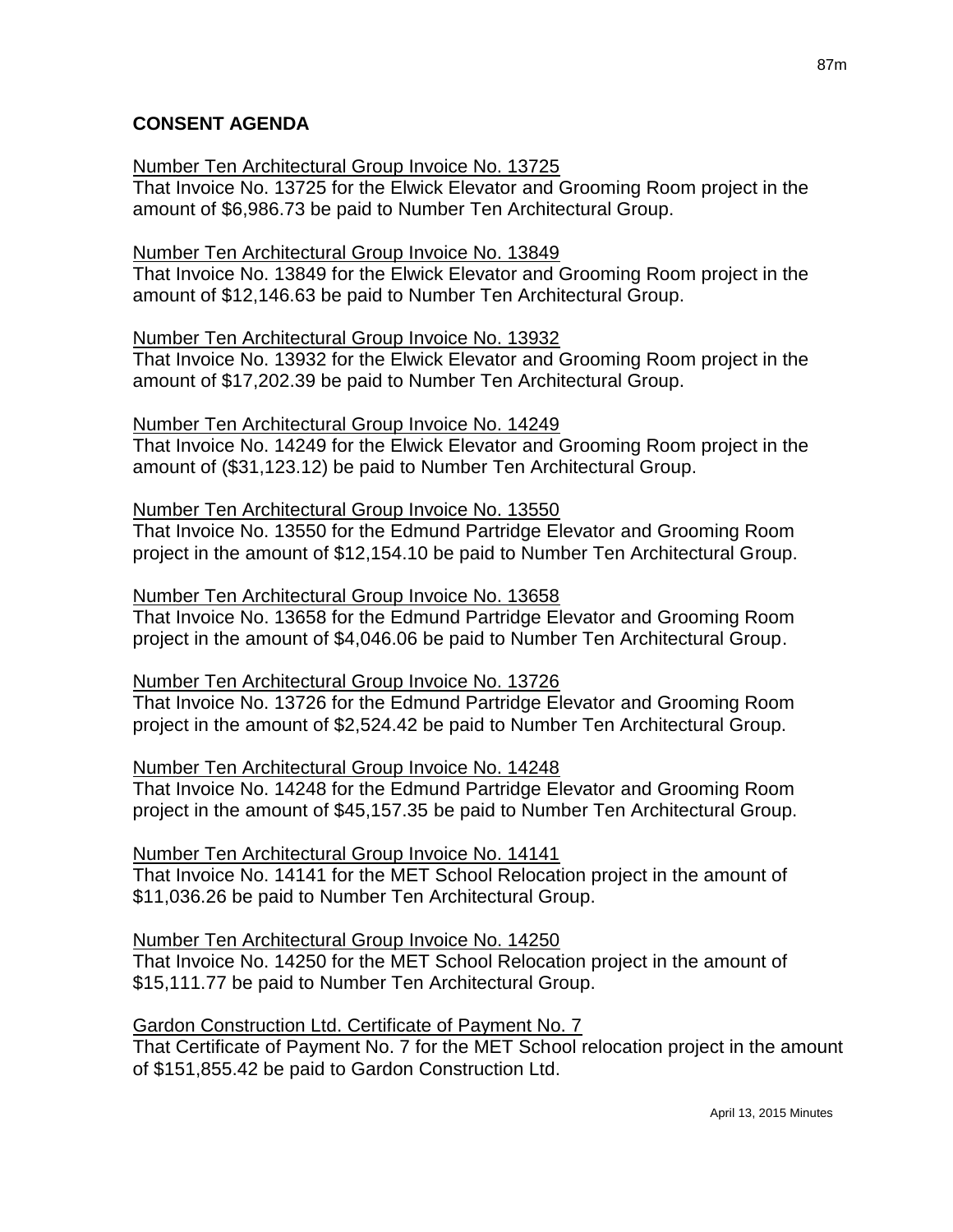#### **CONSENT AGENDA**

#### Statutory Holdback on Certificate of Payment No. 7

That the 7.5% Statutory Holdback on Certificate of Payment No. 7 for the MET School relocation project in the amount of \$11,726.28 be paid to the Seven Oaks School Division/Gardon 456 account.

#### Prairie Architects Inc. Invoice No. 4543

That Invoice No. 4543 for the new École Rivière-Rouge project in the amount of \$13,858.37 be paid to Prairie Architects Inc.

#### **POLICY COMMITTEE**

# **14-126 Policy GCDANA – Paraprofessional (Attendance)**

Ploszay / Dabee

That Policy GCDANA - Paraprofessional (Attendance) be approved for deletion from the Policy Manual. **Carried**

# **14-127 Policy GCDAI – Paraprofessional (Career Choices)**

Ploszay / McFarlane That Policy GCDAI Paraprofessional (Career Choices) be approved for deletion from the Policy Manual. **Carried**

# **14-128 Policy EDDB/JGGA – Student Transportation Services**

Ploszay / McFarlene

That revised Policy EDDB/JGGA - Student Transportation Services be approved for inclusion in the Policy Manual. **Carried**

# **14-129 Policy GCDAS – Support Staff Personnel Qualification and Duties: School Secretary**

Ploszay / Dabee That revised Policy GCDAS Support Staff Personnel Qualifications and Duties: School Secretary be approved for inclusion in the Policy Manual. **Carried** 

# **14-130 Policy GCDAP - School Secretary Purchasing/Accounting**

Ploszay / McFarlane That Policy GCDAP - School Secretary Purchasing/Accounting be approved for deletion from the Policy Manual. **Carried**

April 13, 2015 Minutes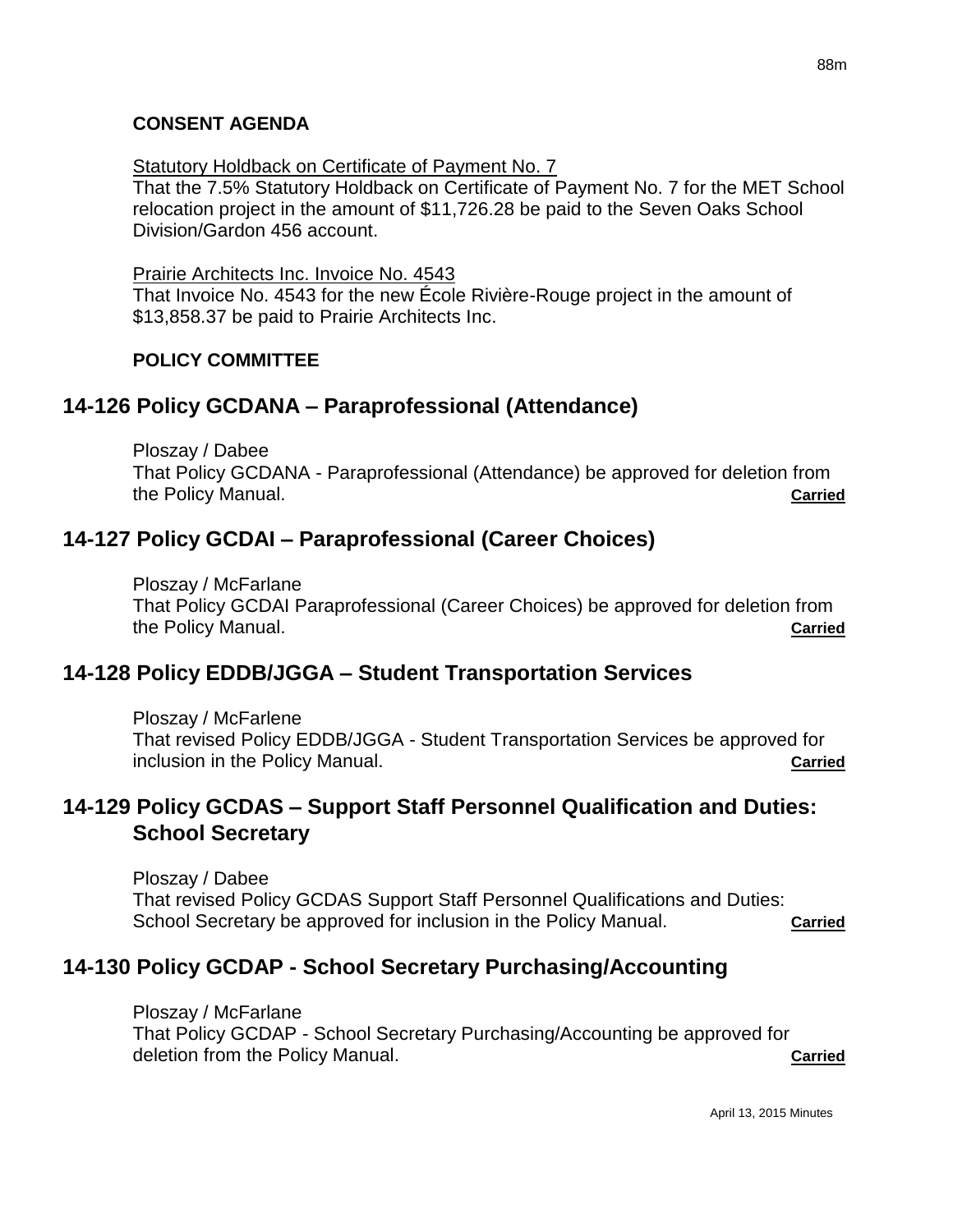# **14-131 Policy GCDAQ – School Secretary Student Services**

Ploszay / Dabee That Policy GCDAQ - School Secretary Student Services be approved for deletion from the Policy Manual. **Carried**

# **14-132 Policy GCDAR – Assistant School Secretary High School**

Ploszay / McFarlane That Policy GCDAR - Assistant School Secretary High School be approved for deletion from the Policy Manual. **Carried**

# **14-133 Policy GCDAT School Secretary (With Assistant) Elementary or Middle Years**

Ploszay / Dabee

That Policy GCDAT - School Secretary (With Assistant) Elementary or Middle years be approved for deletion from the Policy Manual. **Carried**

# **14-134 Policy GCDAU – Assistant School Secretary Elementary or Middle Years**

Ploszay / McFarlane

That Policy GCDAU - Assistant School Secretary Elementary or Middle Years be approved for deletion from the Policy Manual. **Carried**

# **CORRESPONDENCE**

- **Honourable Peter Bjornson, Minister of Education. Response to Seven Oaks** concerns regarding Provincial funding.
- **MSBA 51st Annual Convention 2015 Record of Proceedings.**
- School Survey Information. Rental Facilities, Intergenerational Education, Pilot Fitness & Health.
- **YMCA Alternative Suspension.**
- Gerald Farthing, Deputy Minister, Education and Advanced Learning. Honourable Peter Bjornson, Minister of Education and Advanced Learning - convening a Task Force on Special Needs Funding in Manitoba.
- Andrea Lawson, Project Leader, Public Schools Finance Board. Maples Collegiate Science Labs Authorization to Proceed to Tender.
- Evergreen School Division. Roza Gray appointed Superintendent and CEO effective August 4, 2015.
- **Brandon School Division. Assistant Superintendent of Schools Bulletin.**
- George Coupland, Director, Labour Relations, Manitoba School Boards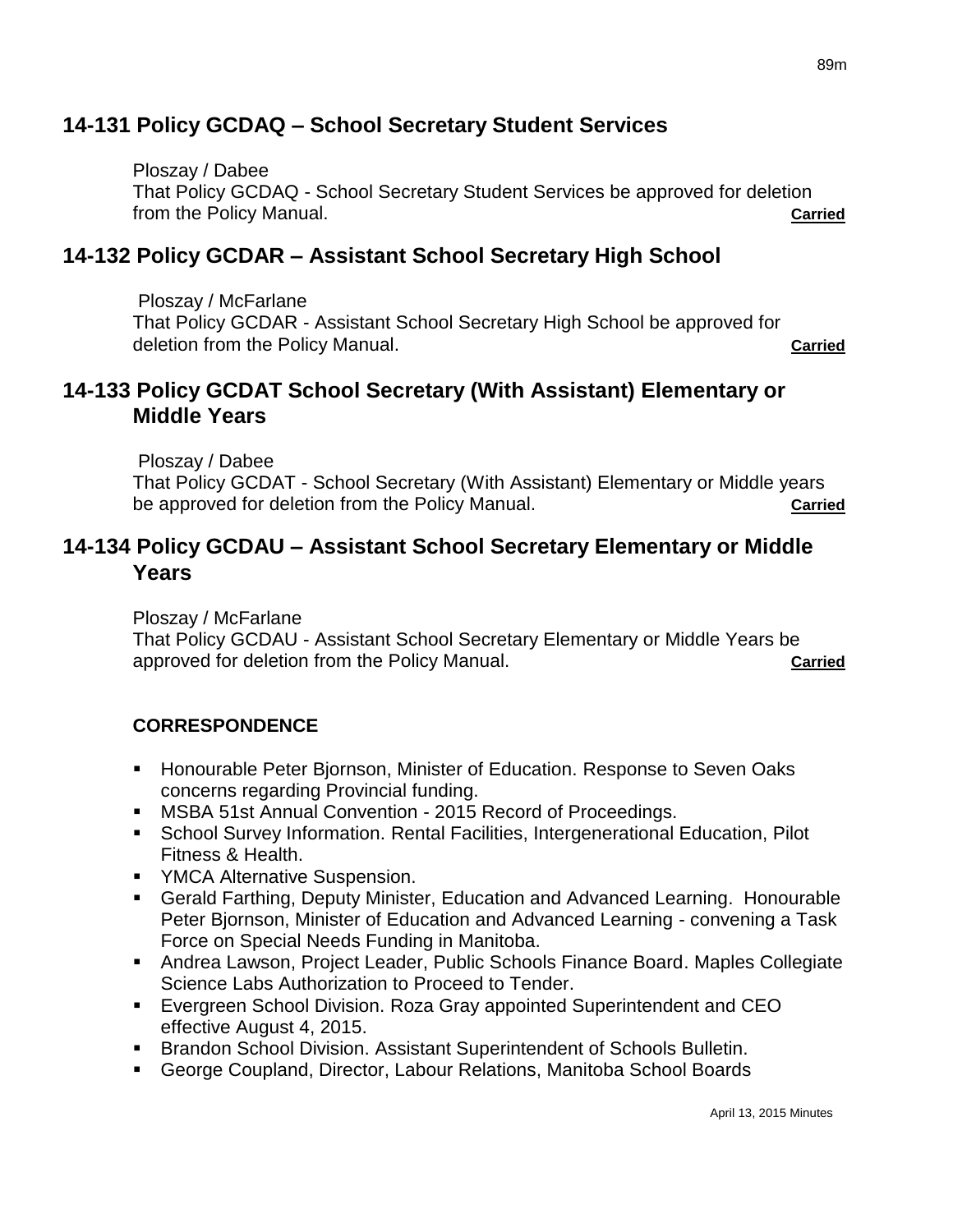Association. Protecting Canadians from Online Crime Act.

- Winnipeg Police Association. 91st Annual Winnipeg Police Association Charity Ball.
- Gerard Lesage, Active Executive Director, Public Schools Finance Board. Annual Report of The Public Schools Finance Board for the period ending June 30, 2014.
- Carolyn Duhamel, Executive Director, Manitoba School Boards Association. Land Use Planning Guide for School Sites.
- Summary of Students Transferring Out of Home Division School of Choice & Program Not Offered.
- Carolyn Duhamel, Executive Director, Manitoba School Boards Association. Religious exercises and religious instruction in schools.
- Manitoba School Boards Association. CPI Update February 2015.
- Kish Modha, Mondetta Charity Foundation. New classrooms at Kamwokya School and Shoe Project.
- **Erma Chapman, Chief Executive Officer, Macdonald Youth Services. Youth** Resource Centre/Shelter Program.
- Keith Thomas, Risk Manager, Manitoba School Boards Association. School Fire Drills and Lockdowns.
- Craig Bachynski, Number Ten Architectural Group. Maples Collegiate Commons Change Order # 74. MET School Change Order # 13, 14, 15 and 17.
- Manitoba School Boards Association. Arbitration Bulletin # 1-2015 RE: Maternity Leave Top-Up.
- **CVE Brochure: Electrical Trades Technology.**
- Marymound Messenger Spring 2015.

# **14-135 Moved to Committee of the Whole at 8:36 p.m.**

Santos / Ploszay That the Board move into Committee of the Whole. **Carried**

*Trustee Dabee in the Chair.*

Following matters were discussed:

- JH Bruns Collegiate, Louis Riel School Division Inside Out Course.
- **STOP!T Program.**
- **EXEC** Based Budgeting.
- **Interlake Boundary.**